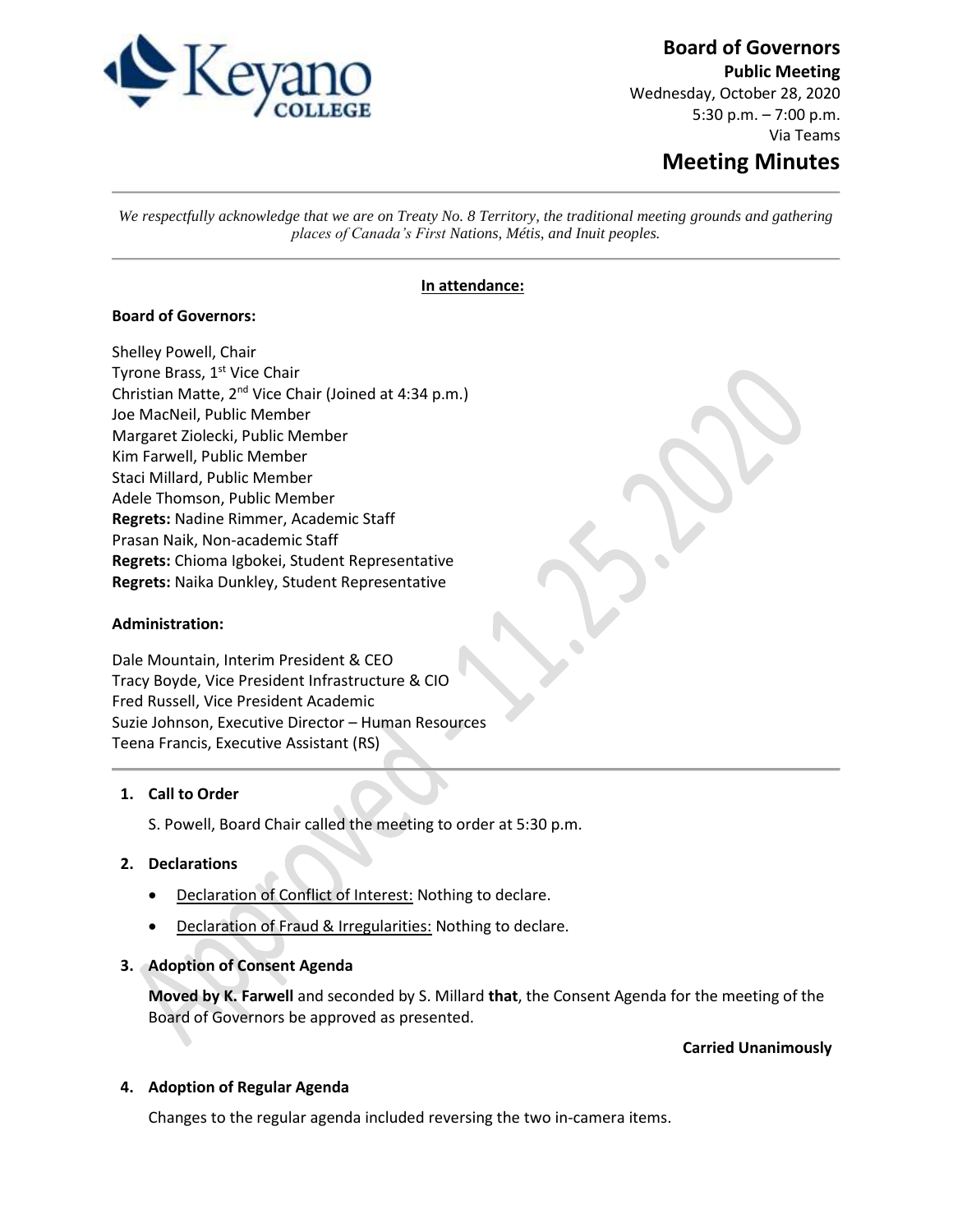**Moved by C. Matte** and seconded by S. Millard **that**, the Regular Agenda for the Public Board of Governors Meeting be approved as amended.

#### **Carried Unanimously**

# **5. KC Land Trust Corporation Update**

College Administration reported that the Keyano College Land Trust Board met to review the Land Trust Agreement, strikethrough version. Also discussed was the Unanimous Shareholder Agreement (USA). Based on advice from legal counsel, there was consensus amongst the KC Land Trust Board to review and discuss a resolution to terminate that USA. Over the course of the next few months, the KC Land Trust Board will be reviewing their Bylaws, Policies and the Charity Law Memorandum.

College Administration also shared that they would like to invite J. Deering, DLA Piper to the November Committee of the Whole Meeting to provide an overview of the "restated Land Trust Agreement", and the Unanimous Shareholder Agreement and Resolutions. Additionally, there is a clause in the Land Trust Agreement in which the KC Board of Governors grants authority to the KC Land Trust to borrow money without seeking approval from the KC Board of Governors. A decision will need to be made on what that "borrowing" limit will be.

# **6. Keyano College Audited Consolidated Financial Statements for Year Ending June 30, 2020**

College Administration reported the financial statements were completed two months earlier, with a focus on accuracy. The Audited Consolidated Financial Statements for Year Ending June 30, 2020, along with the Auditors Report were accepted and recommended submitting to the Board of Governors for approval.

### Overview:

The College ended the year with an operating deficit of \$187,667, a decrease of \$747,657 over the prior year and a decrease of \$187,667 over budget.

Total revenues for the year ended June 30, 2020, were \$67,711,986, a decrease of \$3,653,419 over the prior year and \$7,221,293 under budget. Revenue from the Government of Alberta represented Keyano College's largest source of income, at 68% of total College revenue.

Total expenses for the year ended June 30, 2020 were \$68,167,902, a decrease of \$2,708,462 over prior year and a decrease of \$6,765,377 over budget. Salaries and benefits represented Keyano's single largest expense at 57% of the total.

**Moved by K. Farwell** and seconded by C. Matte **that**, the Keyano College Board of Governors accept and approve the Keyano College Audited Consolidated Financial Statements for year ending June 30, 2020.

#### **Carried Unanimously**

### **7. Audit Exit Conference for Year Ending June 30, 2020**

College Administration reported that the Audit Exit Conference produced the following information:

- There are no new Observations or Recommendations
- Removed one of the recommendations, "Improve Financial Reporting Processes", recommendation from 2015 is considered "Implemented". Two remaining; Legislative Compliance, Internal Controls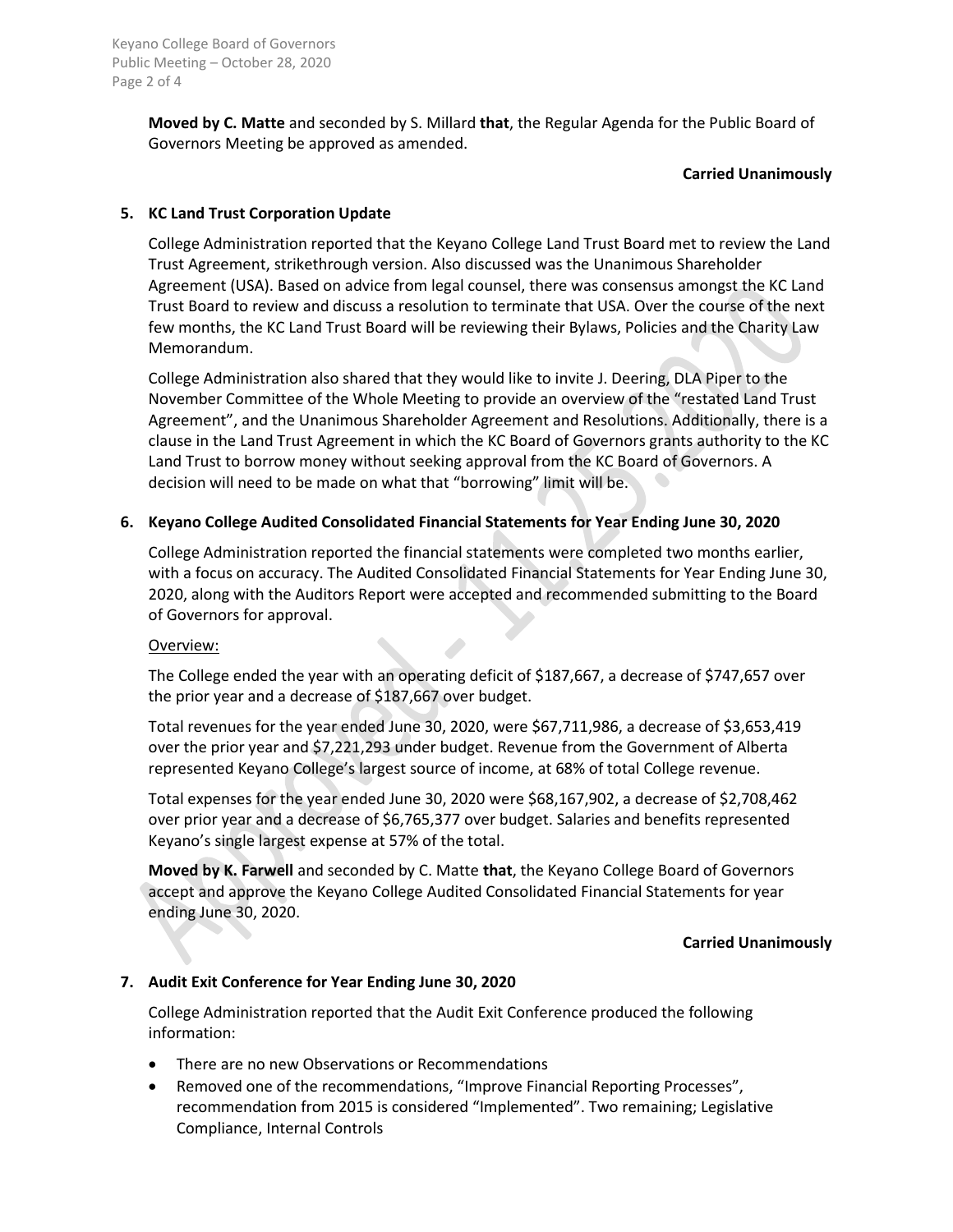- Auditors summarized their results on the significant audit areas that they included in their plan; a) Impact of Covid-19 pandemic, b) Recognition of contribution revenue with stipulations, c) Tangible Capital Assets and major maintenance projects, d) Environmental liabilities, and e) Salaries and benefits and senior management expenses.
- Auditors discussed Ft McMurray flooding as a new issue identified during course of audit, not in original plan, but added to scope.
- Materiality was established as \$2.1 million.
- Auditors identified a \$250,000 "Judgmental Audit Difference". Management felt that \$250,000 of a \$450,000 deposit within the Keyano College Land Trust was recoverable from a contractor. Auditors did not agree it should be a receivable. Was not material error.
- Audit went very smoothly, based on results Auditor will be issuing an "Unqualified" Audit report.
- Audit was completed in 515 hours, more than 100 hours sooner than budgeted in entrance meeting.

**Moved by K. Farwell** and seconded by J. MacNeil **that**, the Audit Exit Report, prepared by the Office of the Auditor General and MNP for the year ending June 30, 2020 be received for information.

### **Carried Unanimously**

# **8. In-Camera Discussion**

**Moved by J. MacNeil** and seconded by K. Farwell **that**, the Board of Governors move in-camera at 6:04 p.m.

### **Carried Unanimously**

President Recruitment: J. MacNeil, Governance & HR Committee Chair provided an update and summarized discussions held during the Governance & HR Committee Meeting.

**Moved by P. Naik** and seconded by C. Matte **that**, the Board of Governors conclude the in-camera discussion at 6:19 p.m.

### **Carried Unanimously**

**Moved by P. Naik** and seconded by C. Matte **that**, the Board of Governors delegate the role of the Presidential Search Committee to the Governance & HR Committee to commence the President Recruitment process.

### **Carried Unanimously**

**Moved by K. Farwell** and seconded by A. Thomson to move in-camera at 6:21 p.m.

### **Carried Unanimously**

PBCO Update: S. Johnson, Executive Director – Human Resources provided an updated and summarized information received through PBCO Meetings.

### **9. Conclude In-Camera**

**Moved by K. Farwell** and seconded by J. MacNeil **that**, the Board of Governors conclude the incamera discussion at 6:40 p.m.

#### **Carried Unanimously**